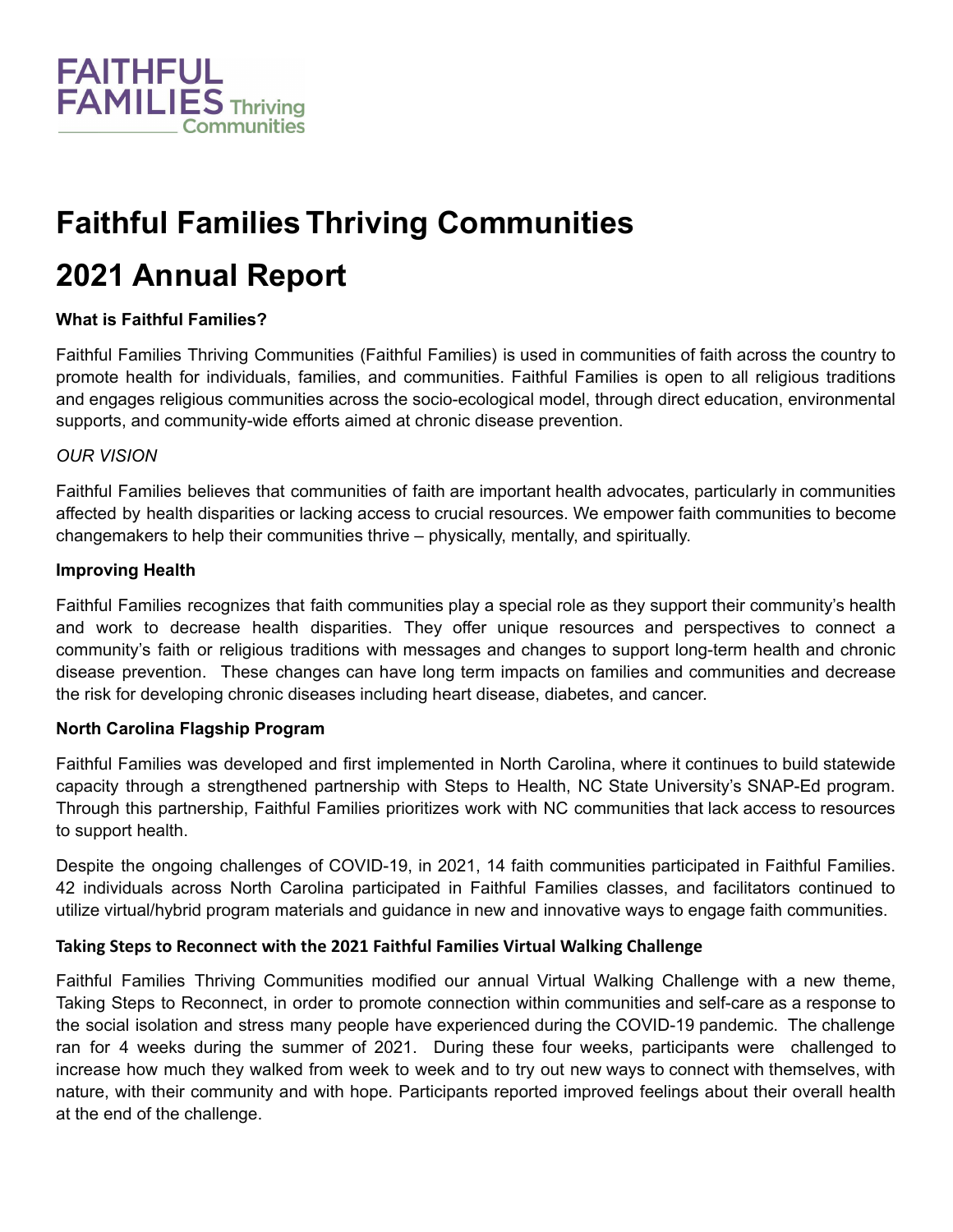Some highlights from the challenge:

- Across the country, 16 teams participated in the challenge.
- 84 people participated in the challenge.
- 37 survey responses were received from participants revealing:
	- 93% of participants identified as female
	- $\circ$  Age range of participants was 26-73 years old (Mean age = 53 years old)
	- 62% of participants participated as a part of a team
	- 38% of participants participated as individuals
	- Participants walked an average of 12.24 hours per week
- 10 counties in NC had teams: Stanly, Nash, Bertie, Wake, Edgecombe, Northampton, Pitt, Person, Alamance, and Vance
- 18 counties in NC had individuals participate: Orange, Franklin, Forsyth, Nash, Edgecombe, Brunswick, Halifax, Franklin, Granville, Jackson, Pitt, Caldwell, Catawba, Durham, Wake, Orange, Person, and **Henderson**
- Teams from Florida, New Jersey, and Kentucky also participated, as well as individuals from Arkansas, Florida, Indiana, Kentucky, and Michigan.

At the end of the challenge, the Faithful Families team distributed a survey to evaluate impacts. 37 valid responses were collected. The following themes emerged:

- Participants reported that the walking challenge helped with decreasing loneliness while increasing social connections, life satisfaction, and family connections.
- Participants reported that the most important benefit of the walking challenge was improved feelings about their general health.
- Based on participation, the challenge encouraged participants to engage in similar activities and would recommend the program.
- Participants reported that their physical activity increased through the challenge and were motivated to continue to be active after the challenge.

We asked participants to tell us what they appreciated or liked about the challenge. Common open-ended responses included:

- The most helpful aspects of the challenge were social and motivational aspects.
- Suggested improvements included a better points system/point collection, help with social connections, and the addition of more resources.

### **Rising Above: A 7-Week Journey Toward Well-Being**

In the Spring of 2021, to address the persistent mental health needs faced during the COVID-19 pandemic, the Faithful Families Thriving Communities program (a program of NC State Extension) partnered with researchers at California State Fullerton to implement a seven-week self-care program, titled Rising Above. The intervention included weekly practice modules for seven weeks that focused on the practical application of self-care and stress management techniques. Participants received access to a private website with self-care content that included videos and suggested reflections and practices not meant to exceed three-15 minute increments per week. The goal of this intervention was to provide vital self-care practices for individuals who were struggling due to the COVID-19 pandemic, or who wanted to incorporate self-care into their daily routine. The program was free and open to anyone age 18 or older in the US, and prior participation in a Faithful Families program was not required. A total of 205 participants signed up for the program, and 167 participants completed the initial intake form. While participation in the exit survey was low, we were able to gain important